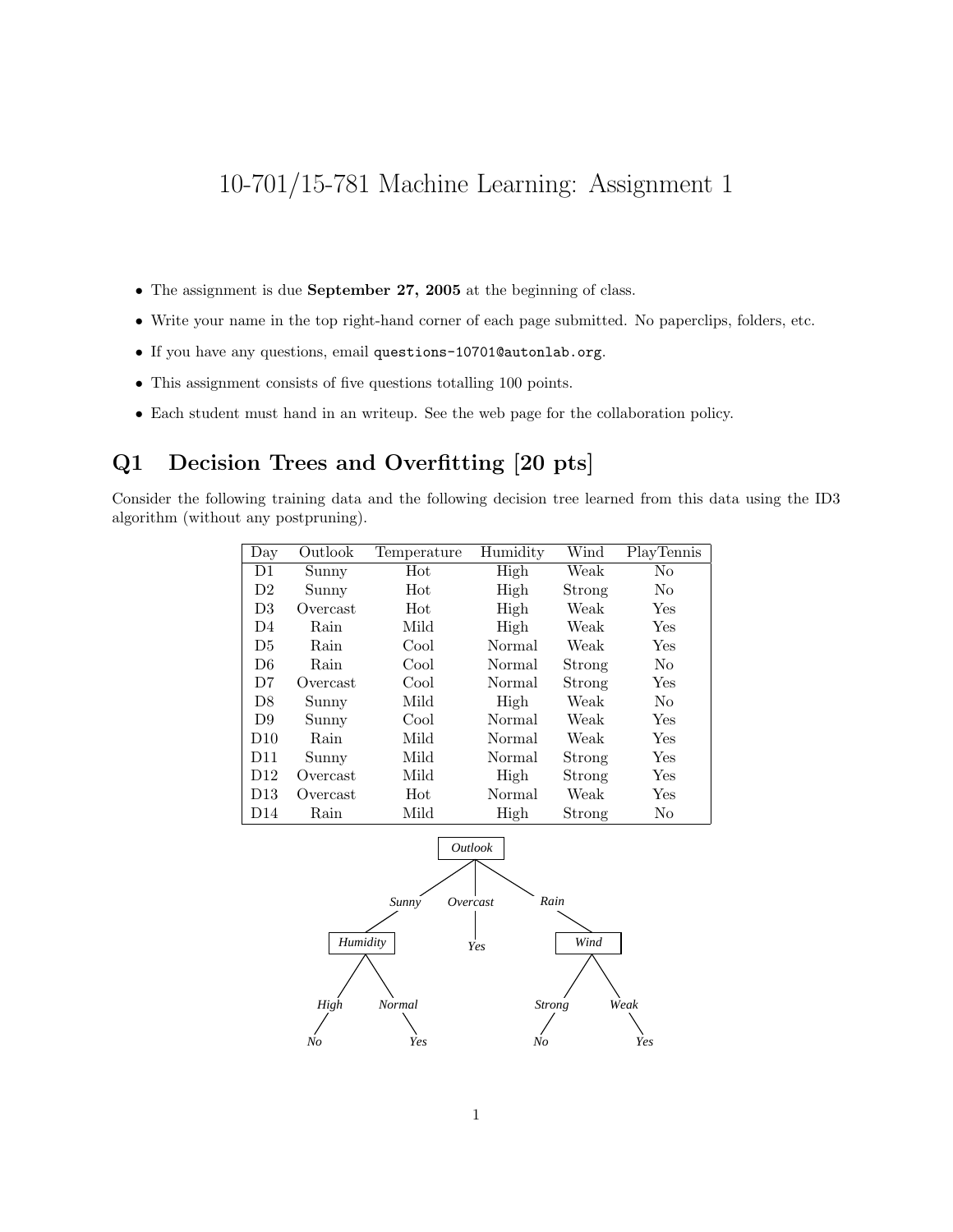- 1. Show that the choice of the Wind attribute at the second level of the tree is correct, by showing that its information gain is superior to the alternative choices.
- 2. Add one new example to the above data set, so that the learned tree will contain additional nodes.
- 3. Is it possible to add new examples to the above training set, which are consistent with the above tree, to produce a larger training set such that ID3 will now learn a tree whose root node is not Outlook?. (We say an example is *consistent* with the above tree if the tree classifies the example correctly). Justify your answer by explaining informally why this is impossible, or explaining the new data you would add.
- 4. Any decision tree can be re-expressed as a set of rules, with one rule for each leaf (Mitchell pp.71-72). The preconditions of the rule correspond to the sequence of attribute tests along the path from the tree root to the leaf. For example, the leftmost leaf in the above tree corresponds to the rule

IF (Outlook = sunny AND Humidity=High) THEN PlayTennis=No

Write the rules for the remaining leaves. Note this set of rules produces classifications that are identical to the above tree, over the training data and over any other possible instance.

- 5. It is possible to translate any tree into a set of rules that represents an equivalent classifier. Is it possible to translate any set of rules into an equivalent tree? Explain how or give a counterexample.
- 6. In class we discussed post-pruning the tree using reduced-error pruning over a validation data set, to avoid overfitting. Consider the alternative of converting the tree to its equivalent rules, then pruning the rules. In particular, let's consider the pruning each rule independently, by iterating the following steps:
	- (a) Determine which rule precondition would, if removed, produce the greatest accuracy improvement over the validation set. (the "accuracy" of the rule is the number of correct predictions it makes, divided by the number of predictions it makes).
	- (b) If removing this precondition improves validation set accuracy, then remove it and iterate, else stop the pruning of this rule

Consider the two pruning strategies (pruning the tree, versus pruning the equivalent rule set). Is it the case that these two pruning strategies produce equivalent pruned classifiers (i.e., do the pruned tree and the pruned rules make equivalent classifications over all possible instances?). Explain why or when not.

### Q2 Entropy, Conditional Entropy, and Information Gain [25 pts]

#### Properties of Entropy

Given two discrete random variables X and Y which take on values  $\{v_1, \ldots, v_n\}$  the entropy is

$$
H(X) = -\sum_{i=1}^{n} p(X = v_i) \log p(X = v_i)
$$

The specific conditional entropy is

$$
H(Y|X = v_k) = -\sum_{i=1}^{n} p(Y = v_i|X = v_k) \log p(Y = v_i|X = v_k)
$$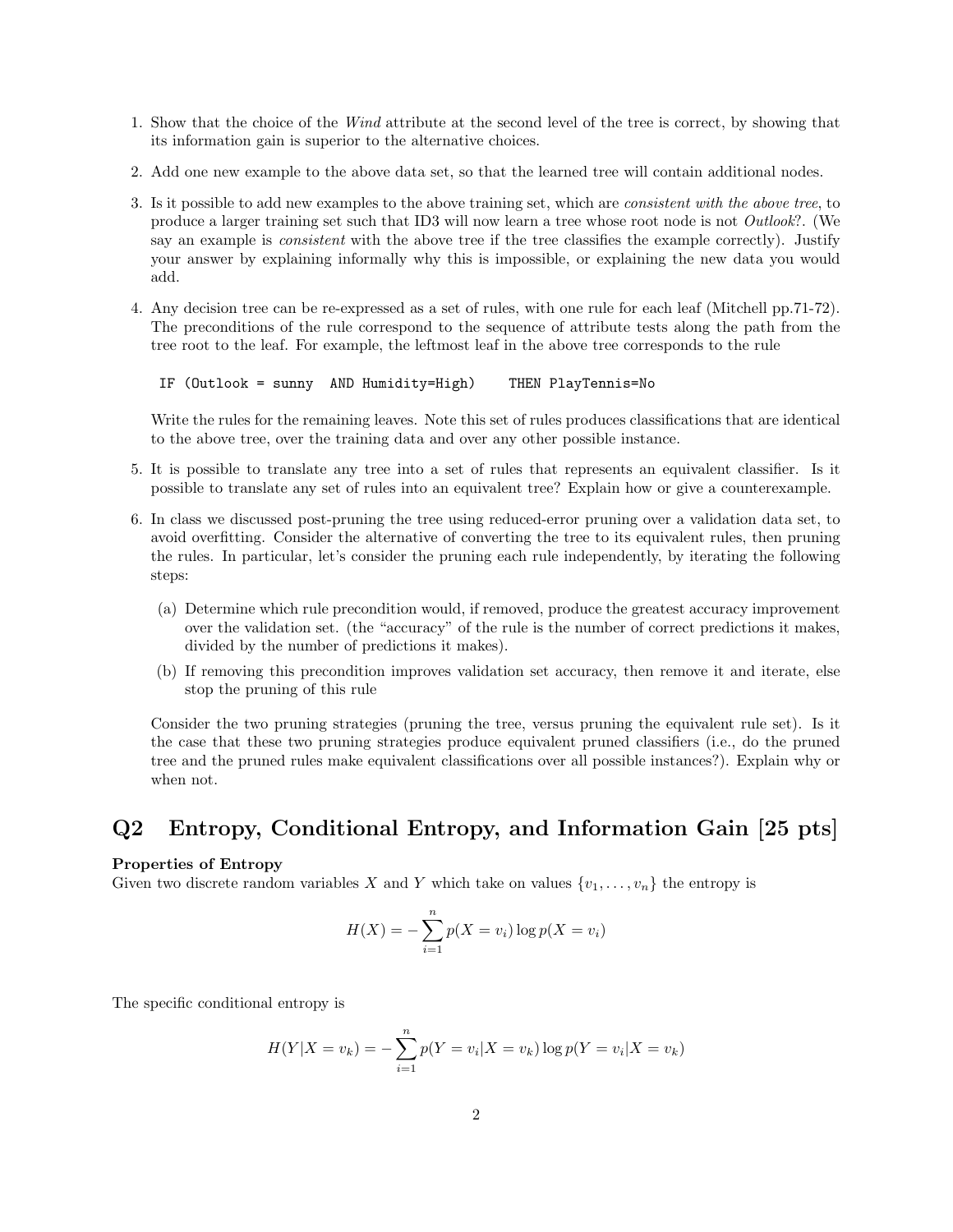and can be viewed as the expected number of bits needed to encode a sample from Y given that we know  $X = v_k$ . The average conditional entropy is

$$
H(Y|X) = \sum_{k=1}^{n} p(X = v_k)H(Y|X = v_k)
$$

and can be viewed as the expected number of bits needed to encode a sample from  $Y$  given  $X$ . The joint entropy

$$
H(X,Y) = -\sum_{i} \sum_{j} p(x,y) \log p(x,y)
$$

and can be viewed as the expected number of bits needed to jointly encode a sample from  $(X, Y)$ . An important property of joint entropy is the chain rule

$$
H(X, Y) = H(X) + H(X|Y) = H(Y) + H(Y|X)
$$

The information gain is

$$
IG(Y|X) = H(Y) - H(Y|X)
$$
  

$$
IG(X|Y) = H(X) - H(X|Y)
$$

and can be viewed as the expected number of bits saved when encoding a sample from Y given that both sender and receiver already have X. An important property to remember is that  $IG(X|Y) = IG(Y|X)$ .

#### Q2.1 Entropy Inequalities [10 pts]

1. Given a random variable X and any deterministic function  $g(X)$  we claim that  $H(g(X)) \leq H(X)$  with the following justification:

$$
H(X, g(X)) = H(X) + H(g(X)|X)
$$
  
= H(X) (1)

$$
H(X, g(X)) = H(g(X)) + H(X|g(X))
$$
  
\n
$$
\geq H(g(X))
$$
\n(2)

Thus  $H(X) = H(X, g(X)) \geq H(g(X)).$ 

- (a) Is the claim correct ?
- (b) If the claim is not correct, explain the mistake in steps 1 and 2. If the claim is correct, explain why. (Answer should be no more than two sentences long. You do not have to prove anything given as a property of entropy).
- 2. For which of the following functions does  $H(g(X)) = H(X)$ , where X is stochastic, discrete, and strictly positive ?
	- (a)  $q(X) = aX + b$  assuming  $a, b > 0$

(b) 
$$
g(X) = \log(X)
$$

- (c)  $g(X) = 0$
- (d)  $q(X) = 2.23$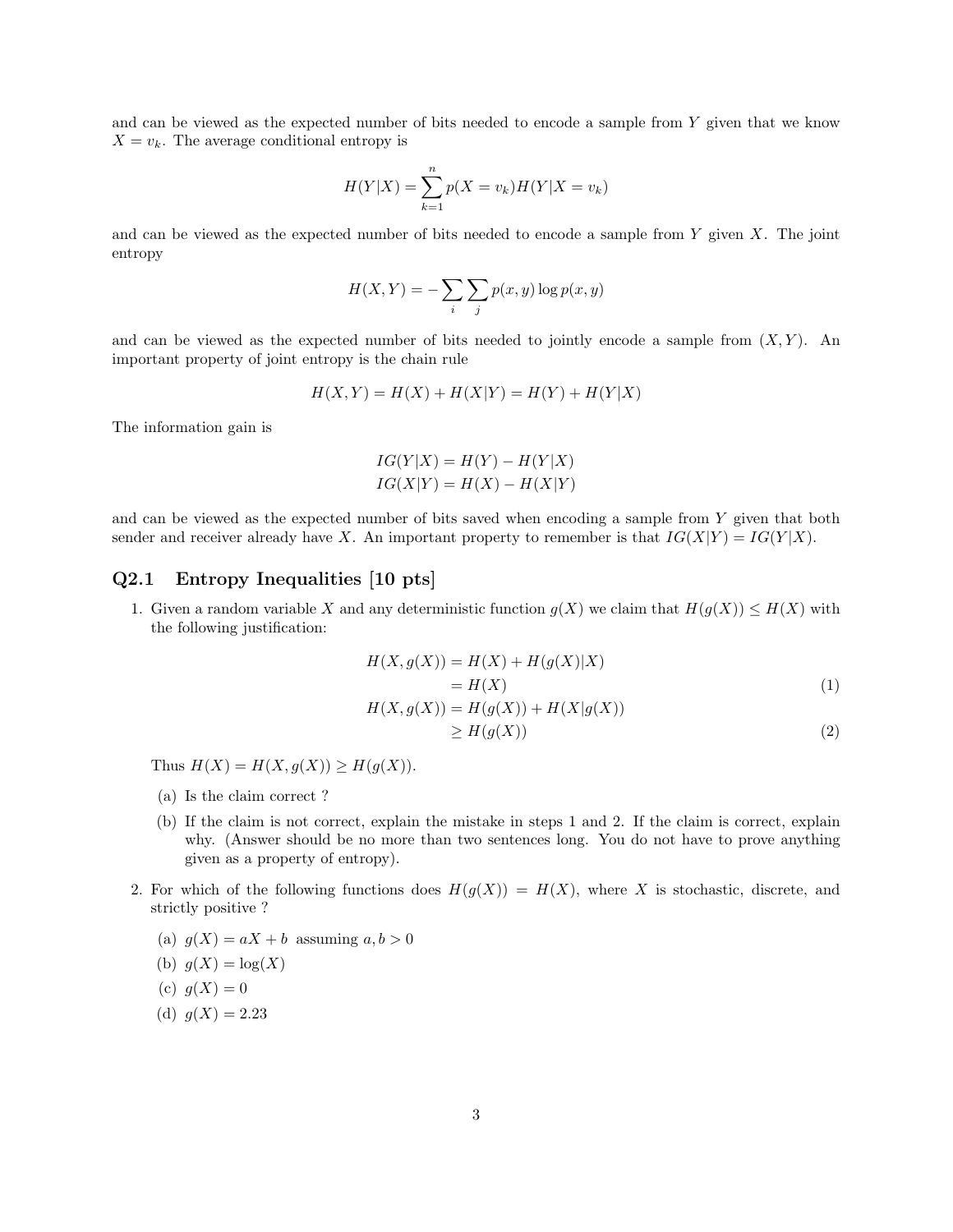

Figure 1: Encoding 1 and 2 represent the same underlying distribution, encoding 3 does not

### Q2.2 Derivation of Entropy [15 pts]

The equation for entropy

$$
H_n(p_1,\ldots,p_n)=-\sum_i p_i \log p_i
$$

Is a rather non-obvious definition for entropy. In this question we will propose some desirable properties for entropy as a measure of uncertainty, and then show that entropy must be within a multiplicative factor of  $-\sum_i \log p_i \log p_i$ .

- A1.  $H_n$  should be continuous in  $p_i$  and symmetric in its arguments.
- A2. If  $p_i = 1/n$  then  $H_n$  should be a monotonically increasing function of n. If all events are equally likely, then having more events means being more uncertain.
- A3. If a choice among N events is broken down into successive choices, then entropy should be the weighted sum of the entropy at each stage. For example, In encoding 1, we draw from  $(a, b, c)$  with probabilities  $(1/2, 1/3, 1/6)$  respectively. In encoding 2, we first draw from  $\{a, \{b, c\}\}\.$  If the set  $\{b, c\}$  is chosen we then select from b or c with probabilities  $2/3$  and  $1/3$ .

Let  $\psi_n(p_i, \ldots, p_n)$  be any function which respects axioms A1-A3. Let  $A(n) = \psi_n(1/n, \ldots, 1/n)$ .

1. The entropy of the distribution represented by encoding 1 is

$$
H(1/2, 1/3, 1/6) = -\left[\frac{1}{2}\log\frac{1}{2} + \frac{1}{3}\log\frac{1}{3} + \frac{1}{6}\log\frac{1}{6}\right] = 1.46
$$

The entropy of distribution represented by encoding 2 is

$$
H(\frac{1}{2}, \frac{1}{2}) + \frac{1}{2}H(\frac{2}{3}, \frac{1}{3}) = 1.46
$$

What is the entropy of the encoding 3, as shown in figure  $1(c)$  ? (Use axiom A3, like we did for encoding 2) ?

2. Prove that  $A(s^m) = mA(s)$  [Hint: We are dealing with  $s^m$  equiprobable events, use A3]

We choose another set of  $t^n$  equiprobable events where n is chosen so that  $s^m \leq t^n \leq s^{m+1}$ . By taking logarithms and rearranging

$$
\frac{m}{n} \le \frac{\log t}{\log s} \le \frac{m}{n} + \frac{1}{n} \implies \left| \frac{m}{n} - \frac{\log t}{\log s} \right| \le \frac{1}{n} = \epsilon \tag{3}
$$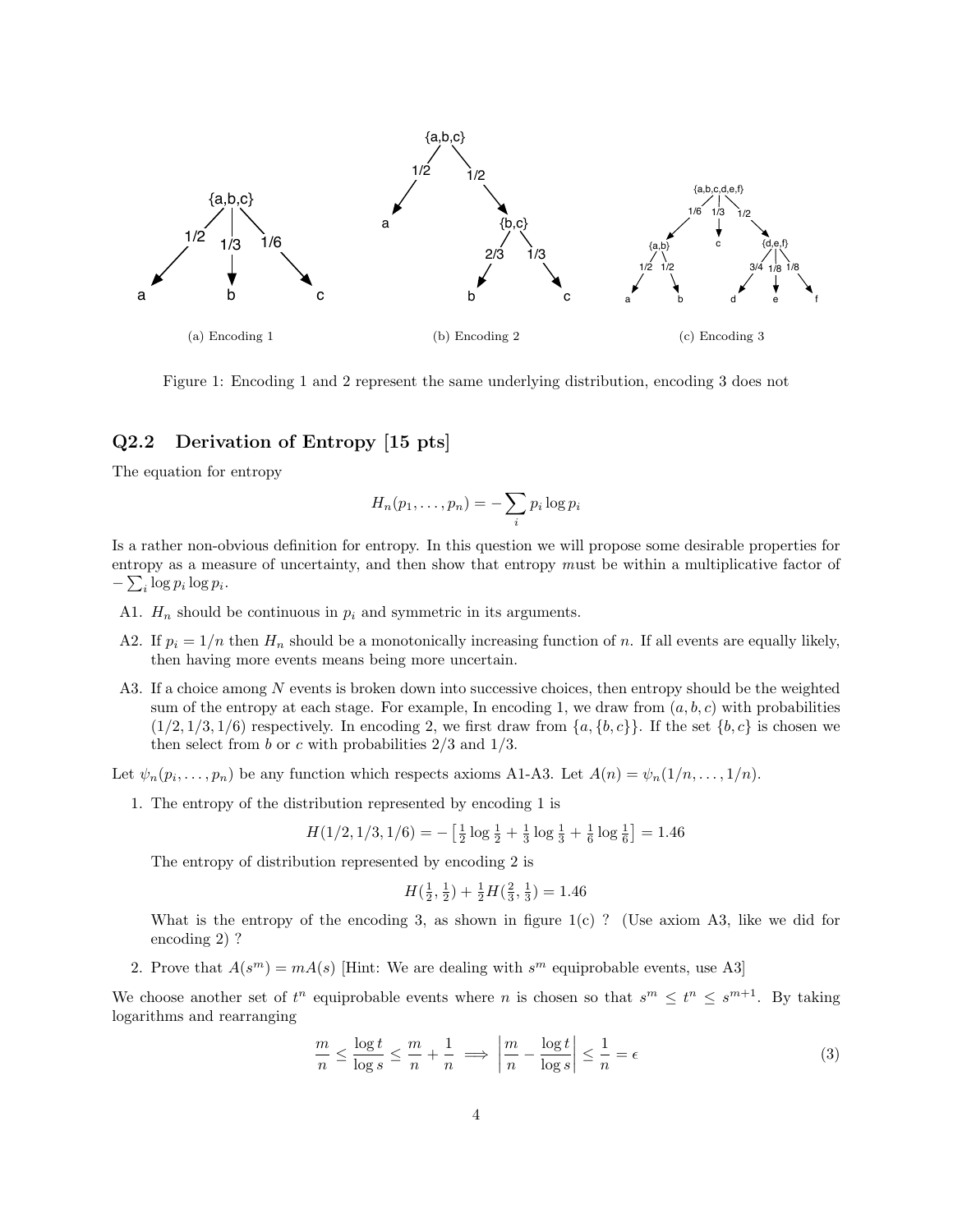3. Explain why  $A(s^m) \leq A(t^n) \leq A(s^{m+1})$ . (Answer should be one or two sentences).

By using the results of questions 2 and 3 it is easy to show that

$$
A(s^m) \le A(t^n) \le A(s^{m+1}) \implies mA(s) \le nA(t) \le (m+1)A(s) \implies \left| \frac{m}{n} - \frac{A(t)}{A(s)} \right| < \frac{1}{n} = \epsilon \tag{4}
$$

By combining equations 3 and 4

$$
\left| \frac{A(t)}{A(s)} - \frac{\log t}{\log s} \right| < 2\epsilon \implies A(t) = K \log t, \ \ (K > 0 \text{ because of A2}) \tag{5}
$$

Now consider a set of N equally likely events. For any partition of these events,  $S_1, S_2, \ldots, S_k$  let  $p_i = |S_i|/N$ . We propose the following two level encoding. First, choose a subset according to the probabilities  $(p_1, \ldots, p_k)$ . Then sample uniformly from the chosen set. By equation 5 we know that  $A(N) = K \log N$ . By axiom A3 and the two stage encoding we also know that  $A(N) = \psi_k(p_1, \dots, p_k) + K \sum_i p_i \log n_i$ . Therefore

$$
K \log N = \psi_k(p_1, \dots, p_k) + K \sum_i p_i \log |S_i|
$$
  

$$
\psi_k(p_1, \dots, p_k) = K \left[ \log N - \sum_i p_i \log |S_i| \right]
$$
  

$$
= K \left[ \log N \sum_i p_i - \sum_i p_i \log |S_i| \right]
$$
  

$$
= -K \sum_i p_i \log \frac{|S_i|}{N}
$$
  

$$
= -K \sum_i p_i \log p_i
$$

# Q3 Probability [25 pts]

- 1. Using only the axioms of probability show that  $p(A|B, A) = 1$ .
- 2. Using only the axioms of probability show that  $p(A, B|C) = p(A|C)p(B|C)$  only holds when A or B is marginally independent of C, *i.e.*  $P(A|B, C) = P(A|C)$  or  $P(B|A, C) = P(B|C)$ .
- 3. You have two bags. The first bag contains 11 white marbles and 4 black marbles. The second bag contains 8 white marbles and 5 black marbles. One bag is chosen uniformly at random, and then a marble is selected from the bag. The marble selected is white. What is the probability that it came from the first bag ?
- 4. We uniformly choose X between 0 and 1. Then we choose Y between 0 and X. Thus the expression for  $p(x)$  is

$$
p(x) = \begin{cases} 1 & 0 \le x \le 1 \\ 0 & \text{otherwise} \end{cases}
$$

- (a) Give the expression for  $p(y|x)$
- (b) Give the expression for  $p(y)$
- (c) Give the expression for  $p(x|y)$
- (d) If the values chosen for X and Y are used to form a rectangle, what is the expected area of that rectangle ?